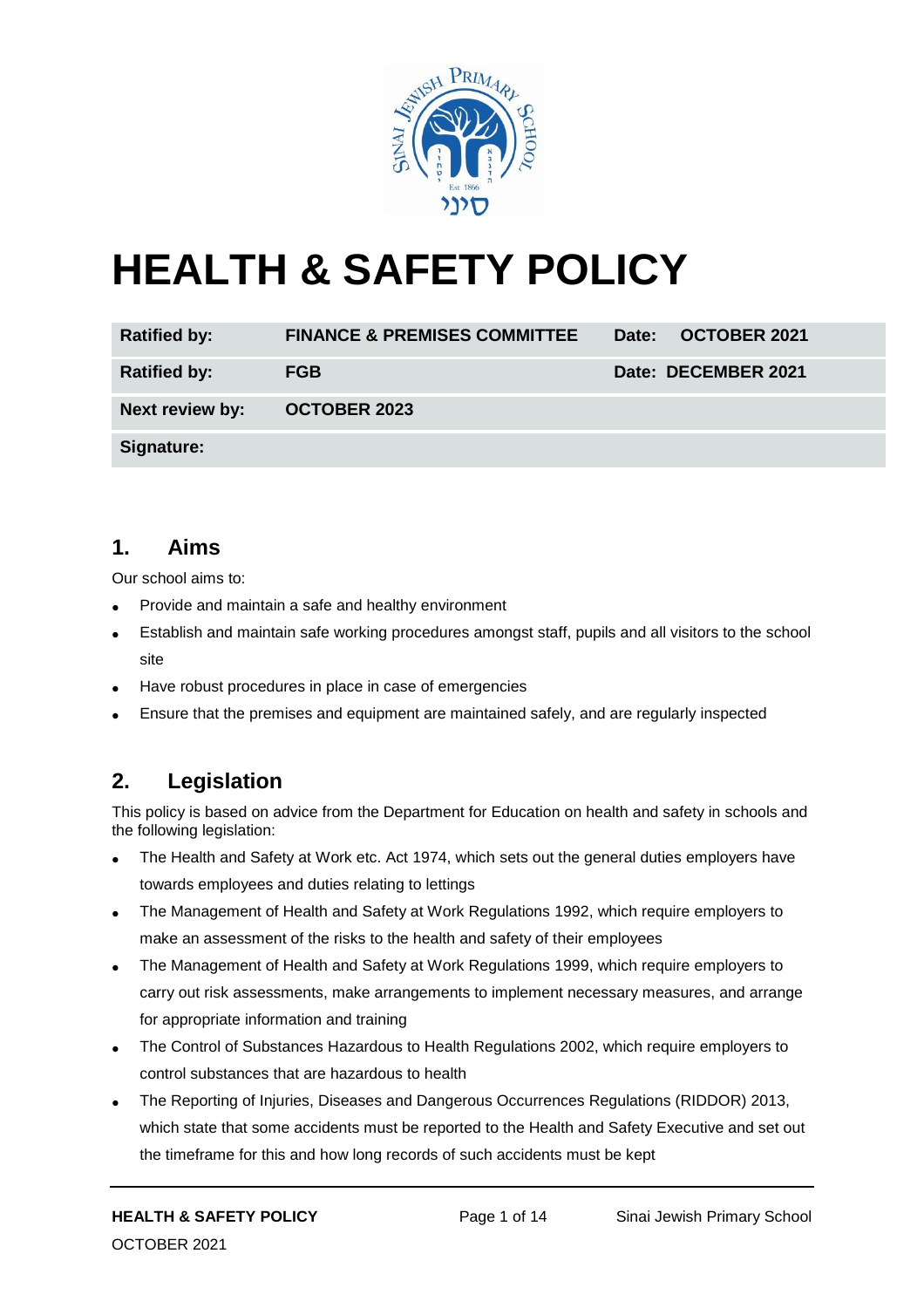- The Health and Safety (Display Screen Equipment) Regulations 1992, which require employers to carry out digital screen equipment assessments and states users' entitlement to an eyesight test
- The Gas Safety (Installation and Use) Regulations 1998, which require work on gas fittings to be carried out by someone on the Gas Safe Register
- The Regulatory Reform (Fire Safety) Order 2005, which requires employers to take general fire precautions to ensure the safety of their staff
- The Work at Height Regulations 2005, which requires employers to protect their staff from falls from height

The school follows national guidance published by Public Health England when responding to infection control issues.

## **3. Roles and Responsibilities**

#### **3.1 Headteacher**

The Headteacher is responsible for health and safety day-to-day. This involves:

- Implementing the health and safety policy
- Ensuring there is enough staff to safely supervise pupils
- Ensuring that the school building and premises are safe and regularly inspected
- Providing adequate training for school staff
- Reporting to the governing board on health and safety matters
- Ensuring appropriate evacuation procedures are in place and regular fire drills are held
- Ensuring that in their absence, health and safety responsibilities are delegated to another member of staff
- Ensuring all risk assessments are completed and reviewed
- Monitoring cleaning contracts, and ensuring cleaners are appropriately trained and have access to personal protective equipment, where necessary

In the Headteacher's absence, the Head of Operations assumes the above day-to-day health and safety responsibilities.

#### **3.2 Health and Safety Lead**

The nominated health and safety lead is the Business Manager and the Health and Safety Lead Governor.

#### **3.3 Staff**

School staff have a duty to take care of pupils in the same way that a prudent parent would do so. Staff will:

- Take reasonable care of their own health and safety and that of others who may be affected by what they do at work
- Co-operate with the school on health and safety matters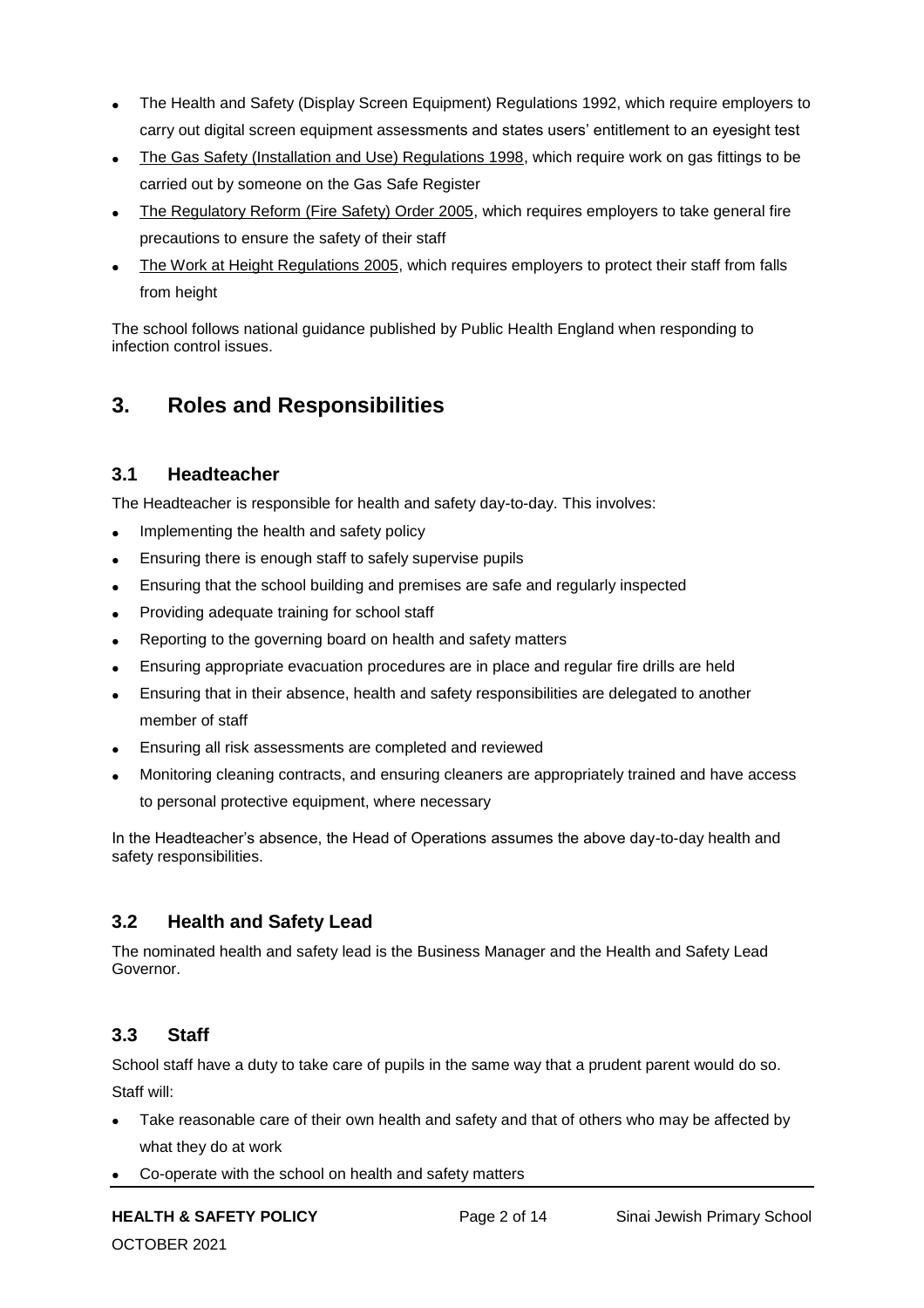- Work in accordance with training and instructions
- Inform the appropriate person of any work situation representing a serious and immediate danger so that remedial action can be taken
- Model safe and hygienic practice for pupils
- Understand emergency evacuation procedures and feel confident in implementing them

#### **3.4 Pupils and parents**

Pupils and parents are responsible for following the school's health and safety advice, on-site and offsite, and for reporting any health and safety incidents to a member of staff.

## **3.5 Contractors**

Contractors will agree health and safety practices with the Head of Operations and the Site Manager before starting work. Before work begins the contractor will provide evidence that they have completed an adequate risk assessment of all their planned work.

## **4. Site security**

A contracted security company (accredited by the CST) and the Site Manager are responsible for the security of the school site in and out of school hours. They are responsible for visual inspections of the site, and for the intruder and fire alarm systems. The Site Manager, Headteacher ,Deputy Headteacher and Security Team are key holders and will respond to an emergency.

## **5. Fire**

Emergency exits, assembly points and assembly point instructions are clearly identified by safety signs and notices. Fire risk assessment of the premises will be reviewed regularly.

Emergency evacuations are practised at least once a term. The fire alarm is a loud continuous bell.

The intruder alarm is an intermittent bell.

Fire alarm testing will take place once a week. Emergency lighting is tested monthly.

New staff will be trained in fire safety and all staff and pupils will be made aware of any new fire risks. In the event of a fire:

- The alarm will be raised immediately by whoever discovers the fire and emergency services contacted automatically. Evacuation procedures will also begin immediately
- Fire extinguishers may be used by staff only, and only then if staff are trained in how to operate them and are confident they can use them without putting themselves or others at risk
- Staff and pupils will congregate at the assembly points. This is in the infant playground.
- Class teachers will take a register of pupils, which will then be checked against the attendance register of that day
- The Admin Officer will take a register of all staff contractors and visitors
- Staff and pupils will remain outside the building until the emergency services say it is safe to reenter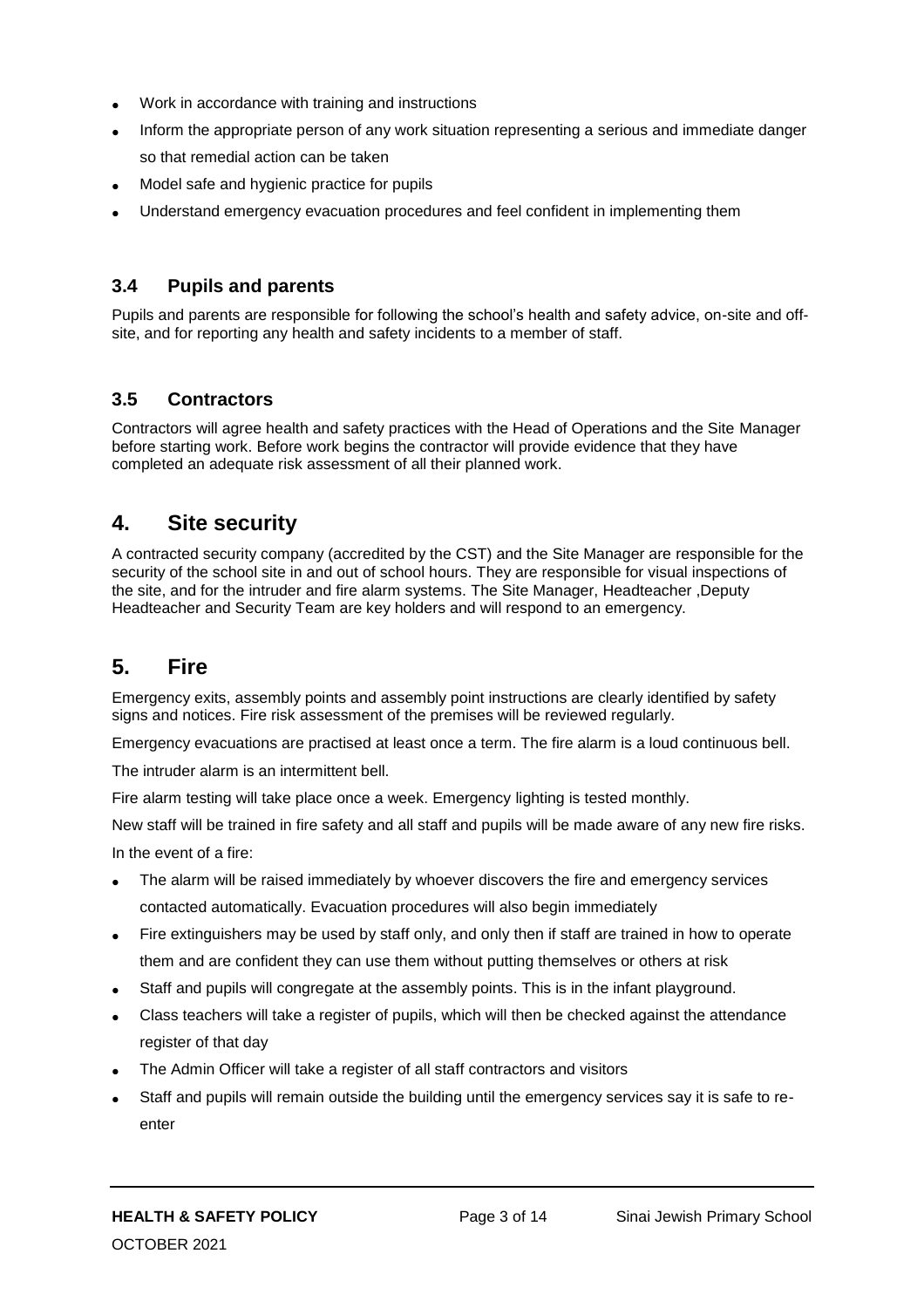The school will have special arrangements in place for the evacuation of people with mobility needs and fire risk assessments will also pay particular attention to those with disabilities.

A number of our members of staff have been trained in the use of the evacuation chair.

A fire safety checklist can be found in appendix 1.

## **6. COSHH**

Schools are required to control hazardous substances, which can take many forms, including:

- Chemicals
- Products containing chemicals
- Fumes
- Dusts
- Vapours
- Mists
- Gases and asphyxiating gases

Germs that cause diseases, such as leptospirosis or legionnaires disease

Control of substances hazardous to health (COSHH) risk assessments are completed by the contracted cleaners and held by the Site Manager. These are circulated to all employees who work with hazardous substances. Staff will also be provided with protective equipment, where necessary.

Our staff use and store hazardous products in accordance with instructions on the product label. All hazardous products are kept in their original containers, with clear labelling and product information.

All hazardous products are stored in a locked cupboard. Pupils have no access to hazardous substances.

Any hazardous products are disposed of in accordance with specific disposal procedures.

Emergency procedures, including procedures for dealing with spillages, are displayed near where hazardous products are stored and in areas where they are routinely used.

#### **6.1 Gas safety**

- Installation, maintenance and repair of gas appliances and fittings will be carried out by a competent Gas Safe registered engineer
- Gas pipework, appliances and flues are regularly maintained
- All rooms with gas appliances are checked to ensure that they have adequate ventilation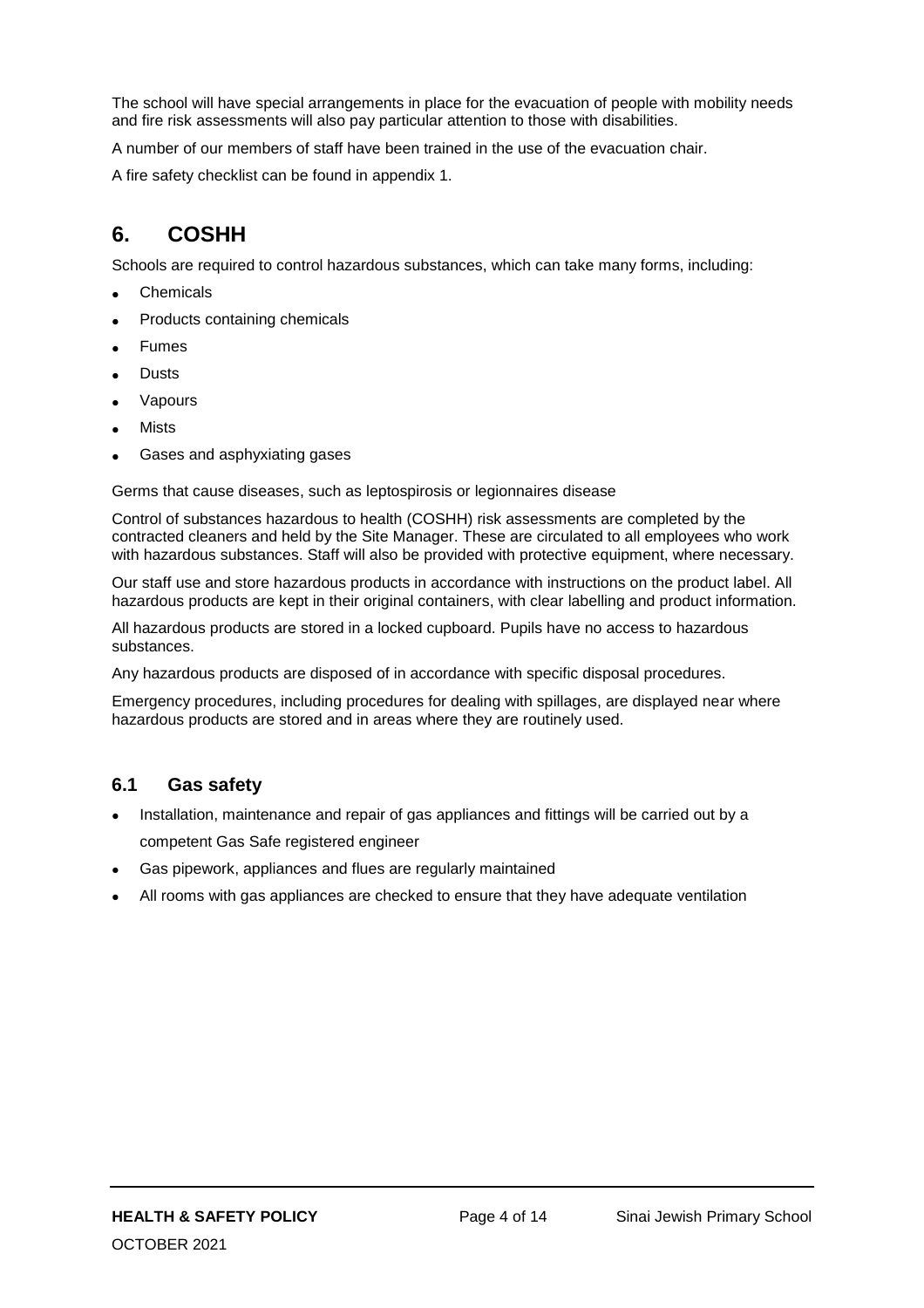#### **6.2 Legionella**

- A water risk assessment is completed periodically in line with legal/regulatory requirements. The Site Manager is responsible for ensuring that the identified operational controls are conducted and recorded in the school's water log book
- This risk assessment will be reviewed every year and when significant changes have occurred to the water system and/or building footprint
- The risks from legionella are mitigated by the following: Primec Ltd perform water checks including for legionella on a monthly basis.

#### **6.3 Asbestos**

- Staff are briefed on the hazards of asbestos, the location of any asbestos in the school and the action to take if they suspect they have disturbed it
- Arrangements are in place to ensure that contractors are made aware of any asbestos on the premises and that it is not disturbed by their work
- Contractors will be advised that if they discover material which they suspect could be asbestos, they will stop work immediately until the area is declared safe
- A record is kept of the location of asbestos that has been found on the school site
- Asbestos in the school is clearly marked
- ASI are employed to check the asbestos each year

## **7. Equipment**

- All equipment and machinery is maintained in accordance with the manufacturer's instructions. In addition, maintenance schedules outline when extra checks should take place
- When new equipment is purchased, it is checked to ensure that it meets appropriate educational standards
- All equipment is stored in the appropriate storage containers and areas. All containers are labelled with the correct hazard sign and contents

#### **7.1 Electrical equipment**

- All staff are responsible for ensuring that they use and handle electrical equipment sensibly and safely
- Any pupil or volunteer who handles electrical appliances does so under the supervision of the member of staff who so directs them
- Any potential hazards will be reported to the Site Manager immediately
- Permanently installed electrical equipment is connected through a dedicated isolator switch and adequately earthed
- A portable appliance test (PAT) has been carried out by a competent person
- All isolator switches are clearly marked to identify their machine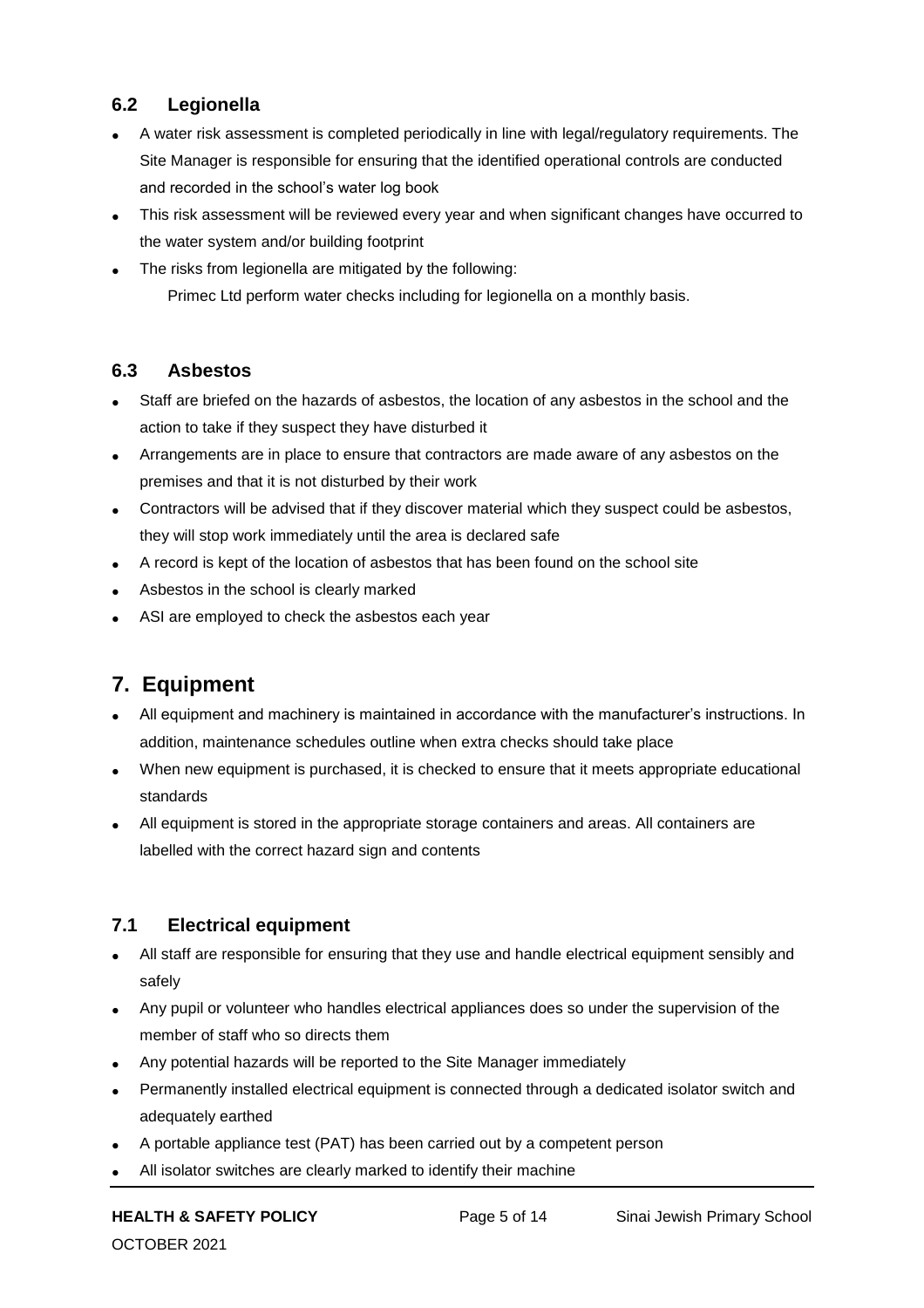- Electrical apparatus and connections will not be touched by wet hands and will only be used in dry conditions
- Maintenance, repair, installation and disconnection work associated with permanently installed or portable electrical equipment is only carried out by a suitably qualified electrician.

#### **7.2 PE equipment**

- Pupils are taught how to carry out and set up PE equipment safely and efficiently. Staff check that equipment is set up safely
- Any concerns about the condition of the gym floor or other apparatus will be reported to the Site Manager
- PE equipment is checked annually by ROSPA Play Safety

#### **7.3 Display screen equipment**

All staff who use computers daily as a significant part of their normal work have a display screen equipment (DSE) assessment carried out. 'Significant' is taken to be continuous/near continuous spells of an hour or more at a time

Staff identified as DSE users are entitled to an eyesight test for DSE use upon request, and at regular intervals thereafter, by a qualified optician (and corrective glasses provided if required specifically for DSE use)

## **8. Lone working**

Lone working may include:

- Late working
- Home or site visits
- Weekend working
- Site Manager duties
- Site cleaning duties
- Working in a single occupancy office

Potentially dangerous activities, such as those where there is a risk of falling from height, will not be undertaken when working alone. If there are any doubts about the task to be performed then the task will be postponed until other staff members are available.

If lone working is to be undertaken, a colleague, friend or family member will be informed about where the member of staff is and when they are likely to return.

The lone worker will ensure that they are medically fit to work alone. Lone working is not usually permitted unless agreed by the Headteacher

## **9. Working at height**

We will ensure that work is properly planned, supervised and carried out by competent people with the skills, knowledge and experience to do the work.

In addition: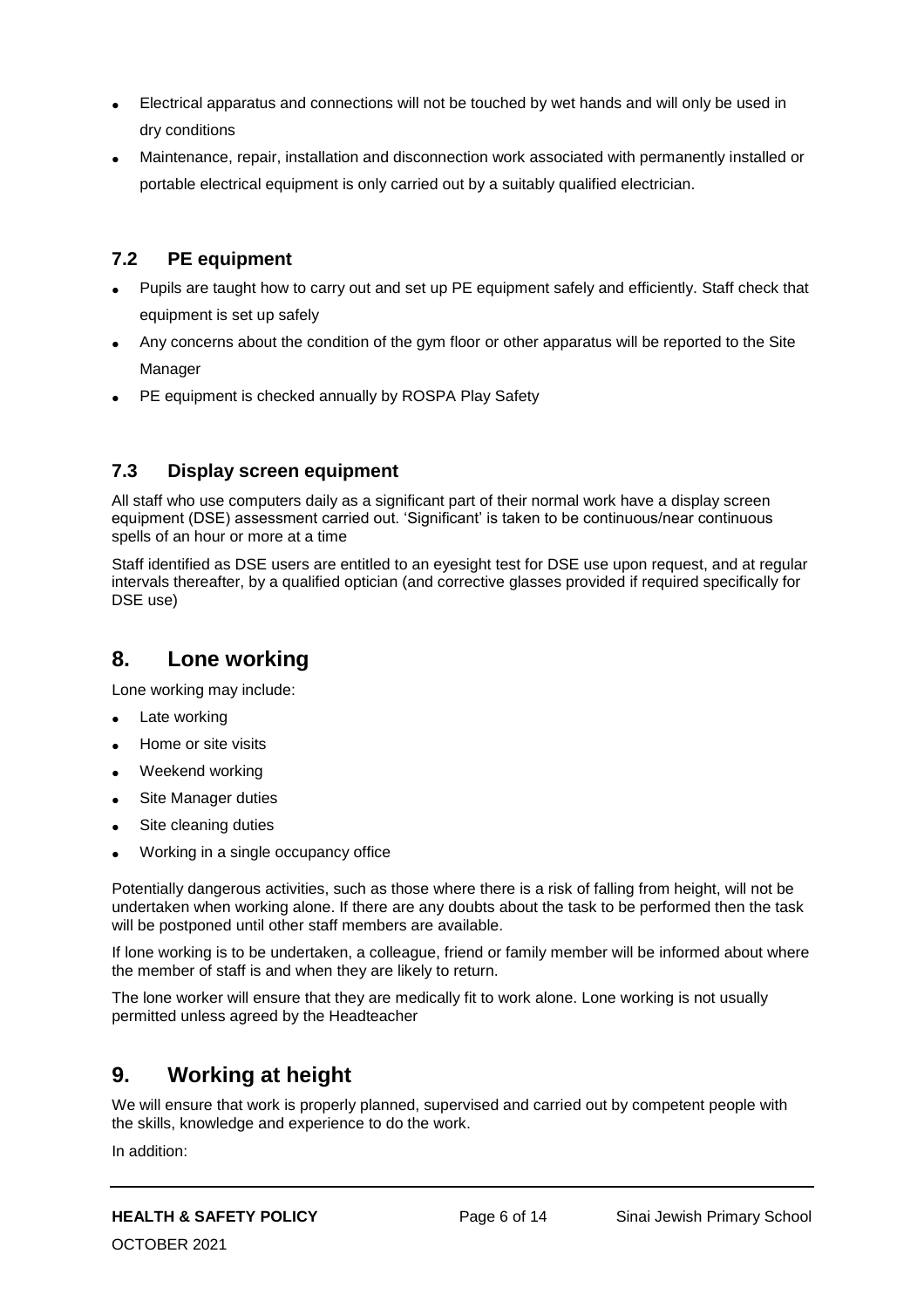- The Site Manager retains ladders for working at height
- Pupils are prohibited from using ladders
- Staff will wear appropriate footwear and clothing when using ladders
- Contractors are expected to provide their own ladders for working at height
- Before using a ladder, staff are expected to conduct a visual inspection to ensure its safety
- Access to high levels, such as roofs, is only permitted by trained persons.

## **10. Manual handling**

It is up to individuals to determine whether they are fit to lift or move equipment and furniture. If an individual feels that to lift an item could result in injury or exacerbate an existing condition, they will ask for assistance.

The school will ensure that proper mechanical aids and lifting equipment are available in school, and that staff are trained in how to use them safely.

Staff and pupils are expected to use the following basic manual handling procedure:

- Plan the lift and assess the load. If it is awkward or heavy, use a mechanical aid, such as a trolley, or ask another person to help
- Take the more direct route that is clear from obstruction and is as flat as possible
- Ensure the area where you plan to offload the load is clear
- When lifting, bend your knees and keep your back straight, feet apart and angled out. Ensure the load is held close to the body and firmly. Lift smoothly and slowly and avoid twisting, stretching and reaching where practicable

## **11. Off-site visits**

When taking pupils off the school premises, we will ensure that:

- Risk assessments will be completed where off-site visits and activities require them
- All off-site visits are appropriately staffed with supervising adults and appropriate levels of security staff to maintain safety of all pupils and adults
- Staff will take a mobile phone, a portable first aid kit and information about the specific medical needs of pupils
- There will always be at least one first aider with a current paediatric first aid certificate on school trips and visits, as required by the statutory framework for the Early Years Foundation Stage.

## **12. Lettings**

Those who hire any aspect of the school site or any facilities will be made aware of the content of the school's health and safety policy, and will have responsibility for complying with it.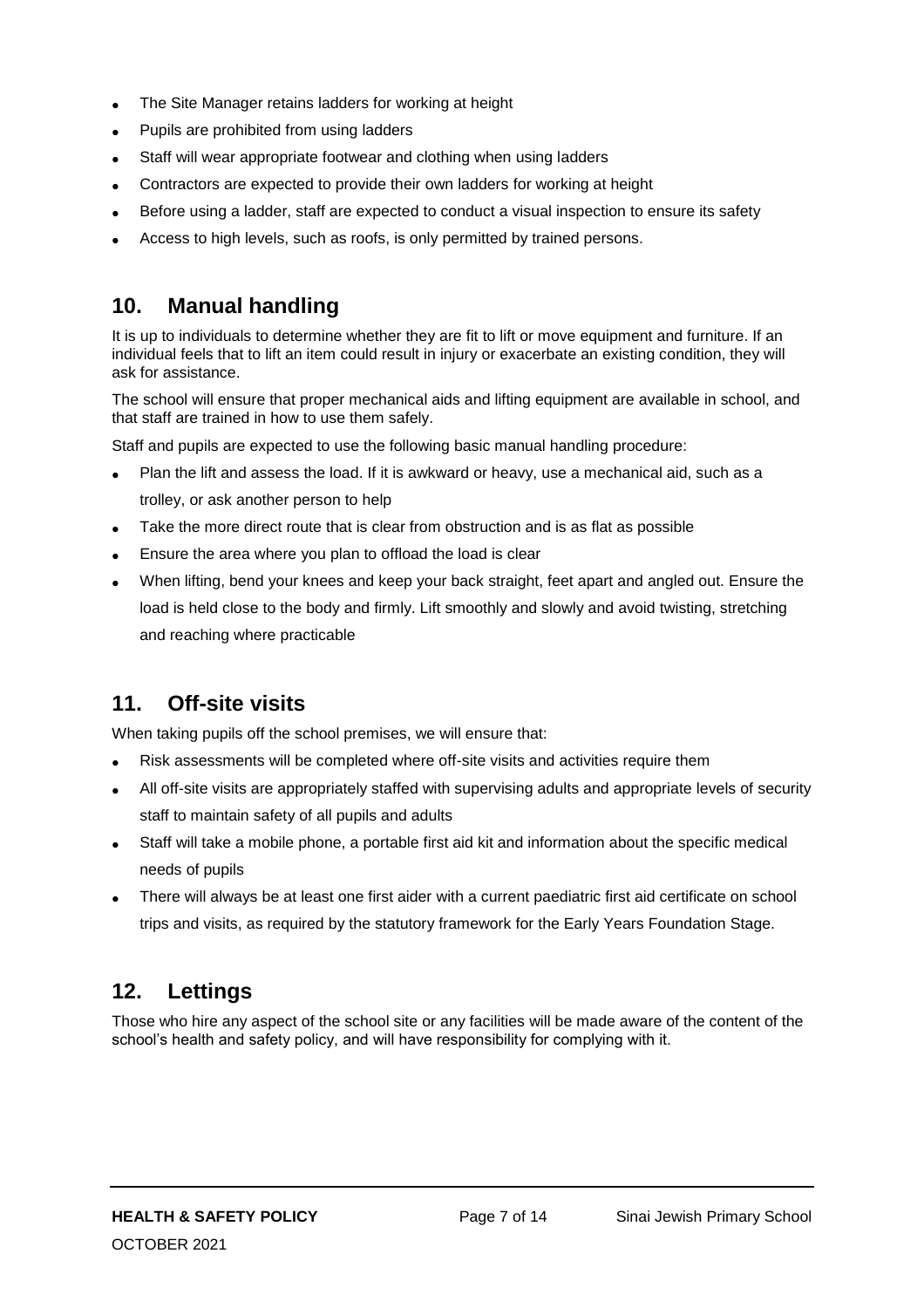## **13. Violence at work**

We believe that staff should not be in any danger at work, and will not tolerate violent or threatening behaviour towards our staff.

All staff will report any incidents of aggression or violence (or near misses) directed to themselves to their line manager/Headteacher immediately. This applies to violence from pupils, visitors or other staff.

# **14. Smoking**

Smoking is not permitted anywhere on the school premises.

## **15. Infection prevention and control**

We follow national guidance published by Public Health England (PHE) when responding to infection control issues. We will encourage staff and pupils to follow this good hygiene practice, outlined below, where applicable.

#### **15.1 Handwashing**

- Wash hands with liquid soap and warm water, and dry with paper towels
- Always wash hands after using the toilet, before eating or handling food, and after handling animals
- Cover all cuts and abrasions with waterproof dressings

#### **15.2 Coughing and sneezing**

- Cover mouth and nose with a tissue
- Wash hands after using or disposing of tissues

#### **15.3 Personal protective equipment**

- Wear disposable non-powdered vinyl or latex-free CE-marked gloves and disposable plastic aprons where there is a risk of splashing or contamination with blood/body fluids (for example, nappy or pad changing)
- Wear goggles or face masks if there is a risk of splashing to the face
- Use the correct personal protective equipment when handling cleaning chemicals

#### **15.4 Cleaning of the environment**

- Clean the environment, including toys and equipment, frequently and thoroughly
- The school employs a cleaning company to work on site for the entire school day

#### **15.5 Cleaning of blood and body fluid spillages**

- Clean up all spillages of blood, faeces, saliva, vomit, nasal and eye discharges immediately and wear personal protective equipment
- When spillages occur, clean using a product that combines both a detergent and a disinfectant and use as per manufacturer's instructions. Ensure it is effective against bacteria and viruses and suitable for use on the affected surface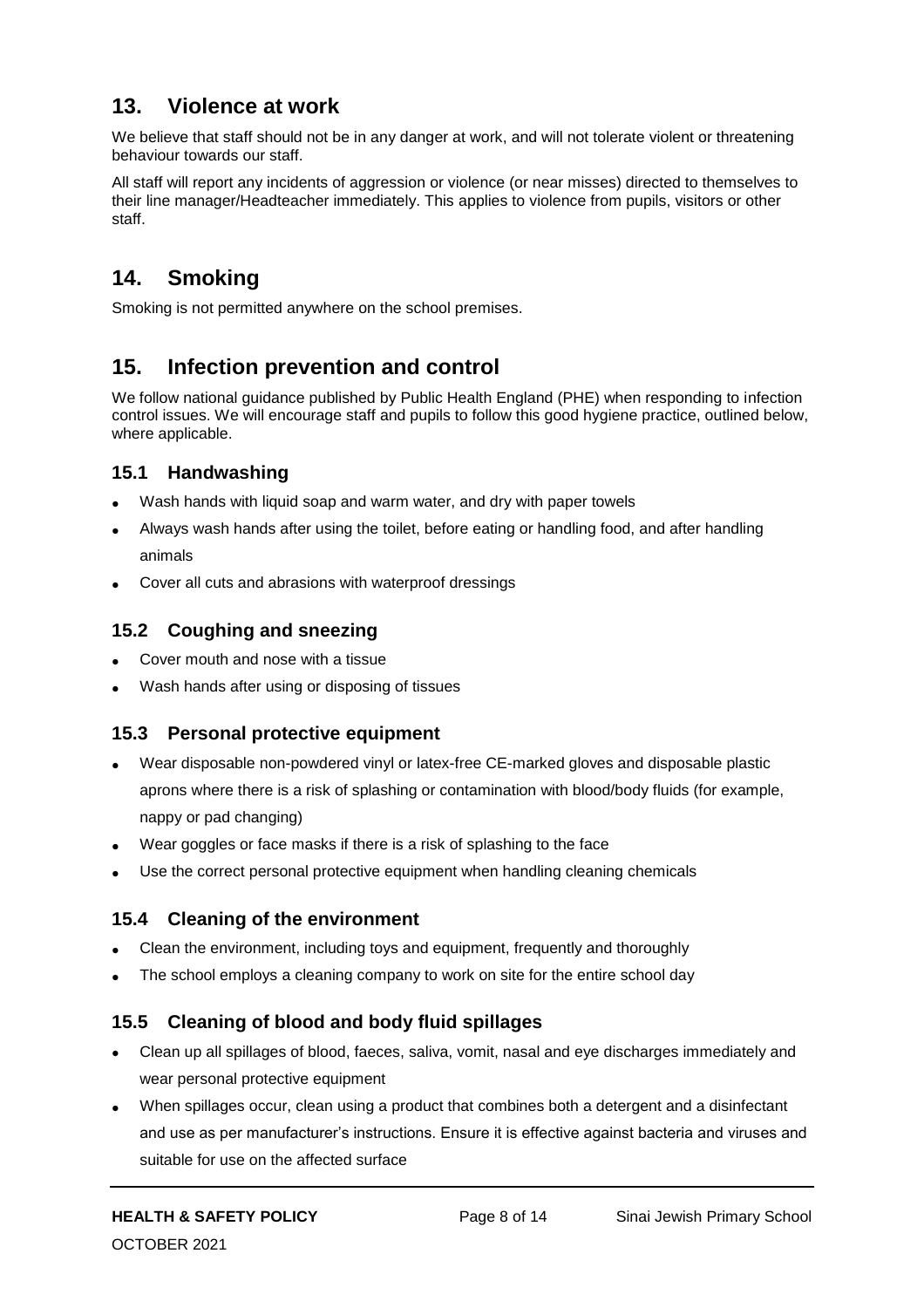- Never use mops for cleaning up blood and body fluid spillages use disposable paper towels and discard clinical waste as described below
- Make spillage kits available for blood spills

#### **15.6 Laundry**

- Wash laundry in a separate dedicated facility, only if necessary
- Wash soiled linen separately and at the hottest wash the fabric will tolerate
- Wear personal protective clothing when handling soiled linen
- Bag children's soiled clothing to be sent home, never rinse by hand

#### **15.7 Clinical waste**

- Always segregate domestic and clinical waste, in accordance with local policy
- Used nappies/pads, gloves, aprons and soiled dressings are stored in correct clinical waste bags in foot-operated bins
- Remove clinical waste with a registered waste contractor
- Remove all clinical waste bags when they are two-thirds full and store in a dedicated, secure area while awaiting collection
- PHS regularly collect clinical waste from the school

#### **15.8 Animals**

There are no animals kept permanently on site

#### **15.9 Pupils vulnerable to infection**

Some medical conditions make pupils vulnerable to infections that would rarely be serious in most children. The school will normally have been made aware of such vulnerable children. These children are particularly vulnerable to chickenpox, measles or slapped cheek disease (parvovirus B19) and, if exposed to either of these, the parent/carer will be informed promptly and further medical advice sought. Advise these children to have additional immunisations, for example for pneumococcal and influenza.

#### **15.10 Exclusion periods for infectious diseases**

The school will follow recommended exclusion periods outlined by Public Health England.

In the event of an epidemic/pandemic, we will follow advice from Public Health England about the appropriate course of action.

## **16. New and expectant mothers**

Risk assessments will be carried out whenever any employee or contactor notifies the school that they are pregnant.

Appropriate measures will be put in place to control risks identified. Some specific risks are summarised below:

 Chickenpox can affect the pregnancy if a woman has not already had the infection. Expectant mothers should report exposure to antenatal carer and GP at any stage of exposure. Shingles is caused by the same virus as chickenpox, so anyone who has not had chickenpox is potentially

vulnerable to the infection if they have close contact with a case of shingles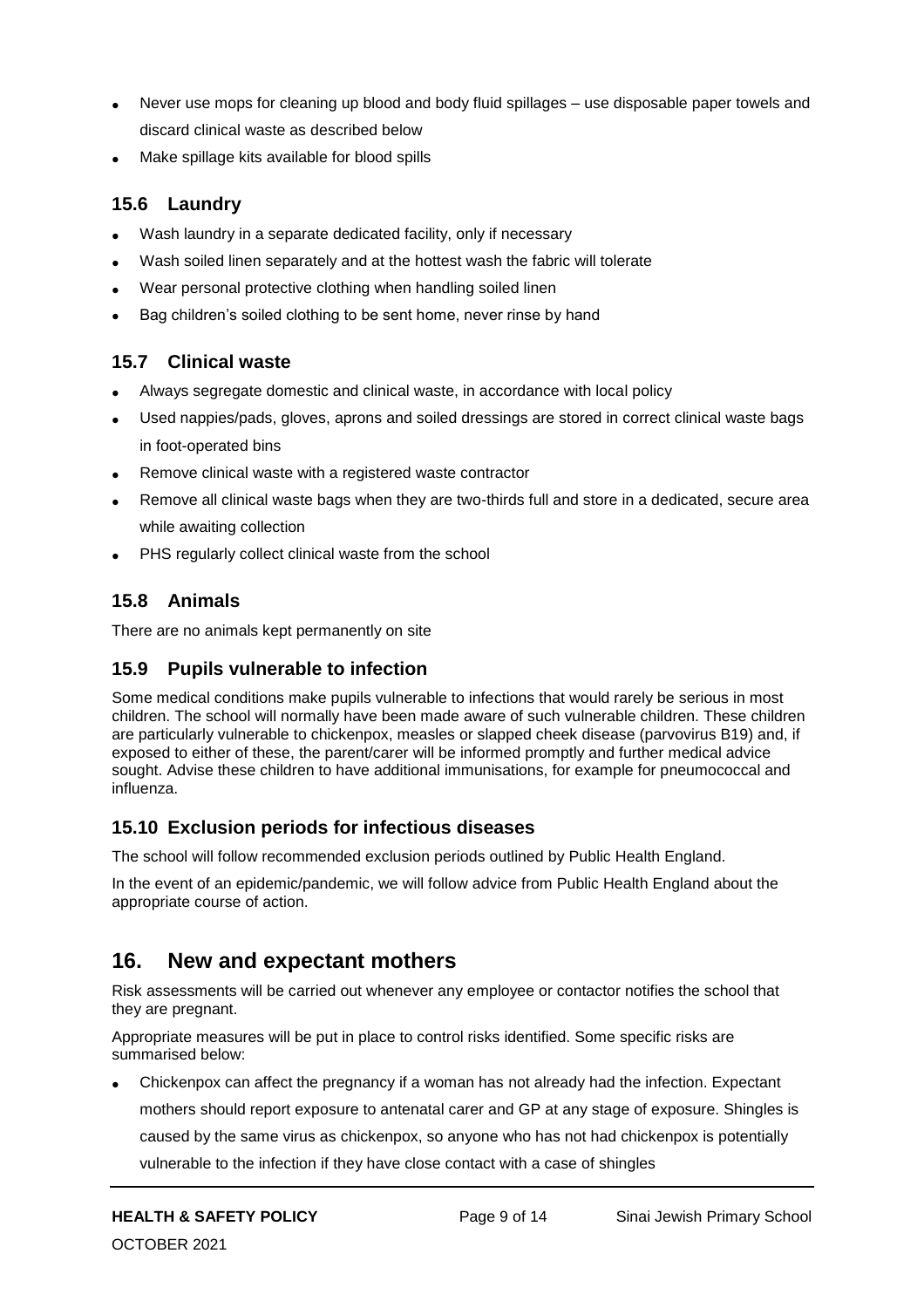- If a pregnant woman comes into contact with measles or German measles (rubella), she should inform her antenatal carer and GP immediately to ensure investigation
- Slapped cheek disease (parvovirus B19) can occasionally affect an unborn child. If exposed early in pregnancy (before 20 weeks), the pregnant woman should inform her antenatal care and GP as this must be investigated promptly

#### **17. Occupational stress**

We are committed to promoting high levels of health and wellbeing and recognise the importance of identifying and reducing workplace stressors through risk assessment.

Systems are in place within the school for responding to individual concerns and monitoring staff workloads.

## **18. Accident reporting**

#### **18.1 Accident record book**

- An accident form will be completed as soon as possible after the accident occurs by the first aider who deals with it.
- As much detail as possible will be supplied when reporting an accident
- Information about injuries will also be kept in the pupil's educational record
- Records held in the first aid and accident book will be retained by the school for a minimum of 3 years, in accordance with regulation 25 of the Social Security (Claims and Payments) Regulations 1979, and then securely disposed of

#### **18.2 Reporting to the Health and Safety Executive**

The Welfare Officer will keep a record of any accident which results in a reportable injury, disease, or dangerous occurrence as defined in the RIDDOR 2013 legislation (regulations 4, 5, 6 and 7).

The Welfare Officer will report these to the Health and Safety Executive as soon as is reasonably practicable and in any event within 10 days of the incident.

See Appendix 2 for more information .

#### **18.3 Notifying parents**

The Welfare Officer or other first aider will inform parents of any accident or injury sustained by a pupil, and any first aid treatment given, on the same day, as soon as reasonably practicable.

#### **18.4 Reporting to Ofsted and child protection agencies**

The Headteacher will notify Ofsted of any serious accident, illness or injury to, or death of, a pupil while in the school's care. This will happen as soon as is reasonably practicable, and no later than 14 days after the incident.

The Headteacher will also notify the London Borough of Brent of any serious accident or injury to, or the death of, a pupil while in the school's care.

## **19. Training**

Our staff are provided with health and safety training as part of their induction process.

Staff who work in high risk environments, such as with the kiln, or who work with pupils with special educational needs (SEN), are given additional health and safety training.

## **20. Monitoring**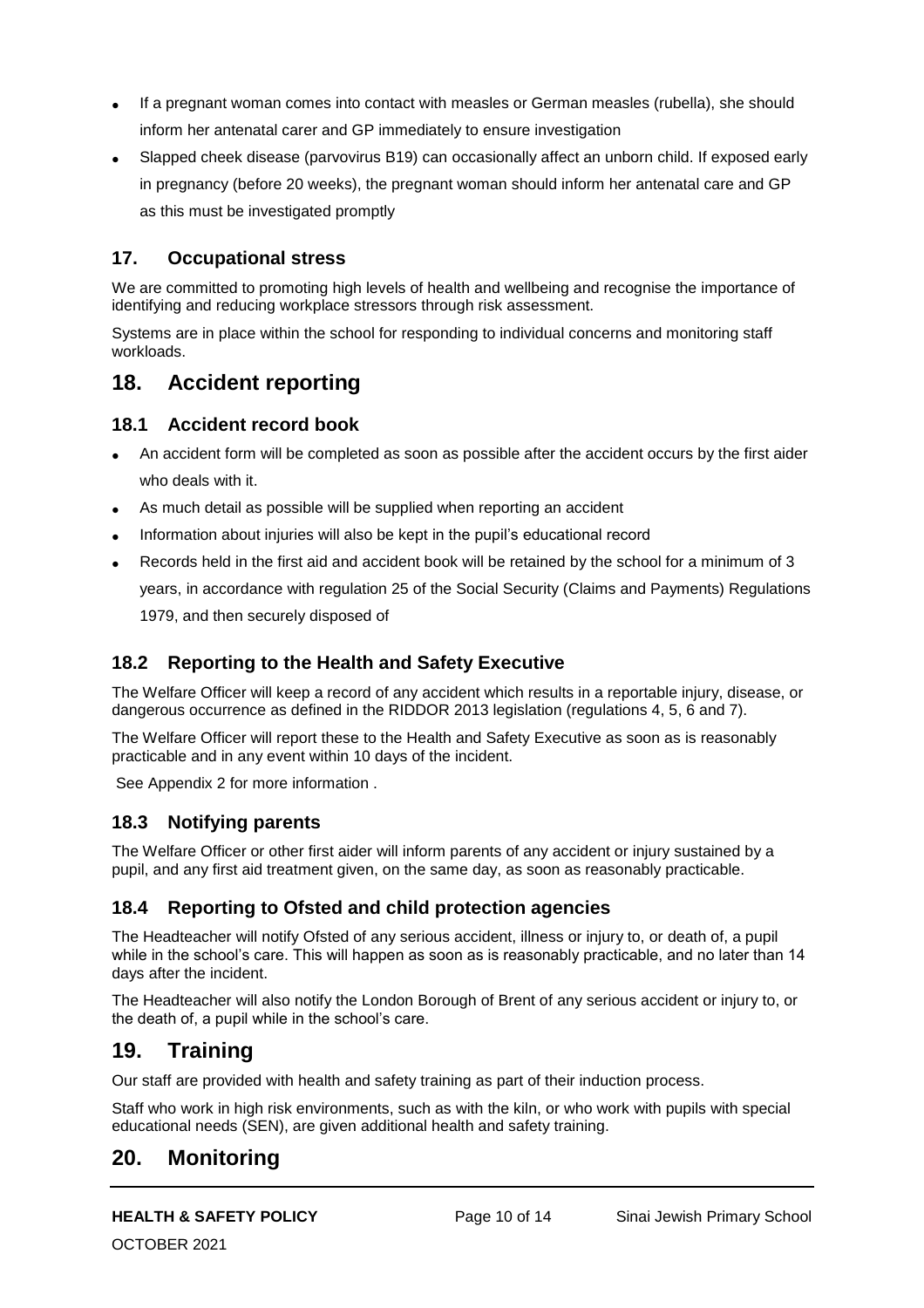This policy will be reviewed by the lead health and safety governor every year.

At every review, the policy will be approved by the Finance & Premises Committee and the Full Governing Board.

## **21. Links with other policies**

This health and safety policy links to the following policies:

- First aid
- Risk assessment
- Supporting pupils with medical conditions
- Accessibility plan
- Minibus policy
- Lettings policy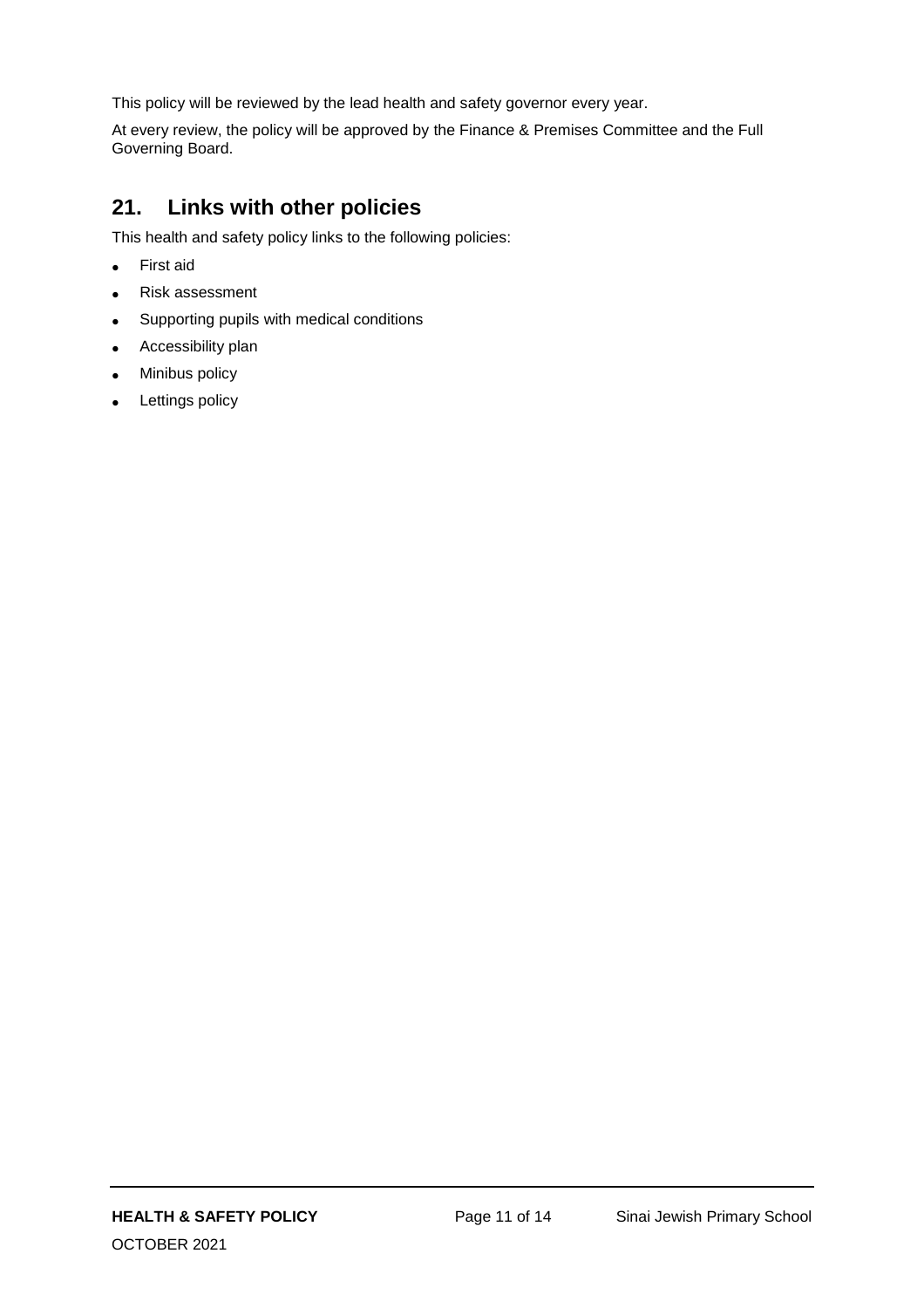# **Appendix 1. Fire safety checklist**

| <b>Issue to check</b>                                                                 | Yes/No |
|---------------------------------------------------------------------------------------|--------|
| Are fire regulations prominently displayed?                                           | Yes    |
| Is fire-fighting equipment, including fire blankets, in place?                        | Yes    |
| Does fire-fighting equipment give details for the type of fire it should be used for? | Yes    |
| Are fire exits clearly labelled?                                                      | Yes    |
| Are fire doors fitted with self-closing mechanisms?                                   | Yes    |
| Are flammable materials stored away from open flames?                                 | Yes    |
| Do all staff and pupils understand what to do in the event of a fire?                 | Yes    |
| Can you easily hear the fire alarm from all areas?                                    | Yes    |
|                                                                                       |        |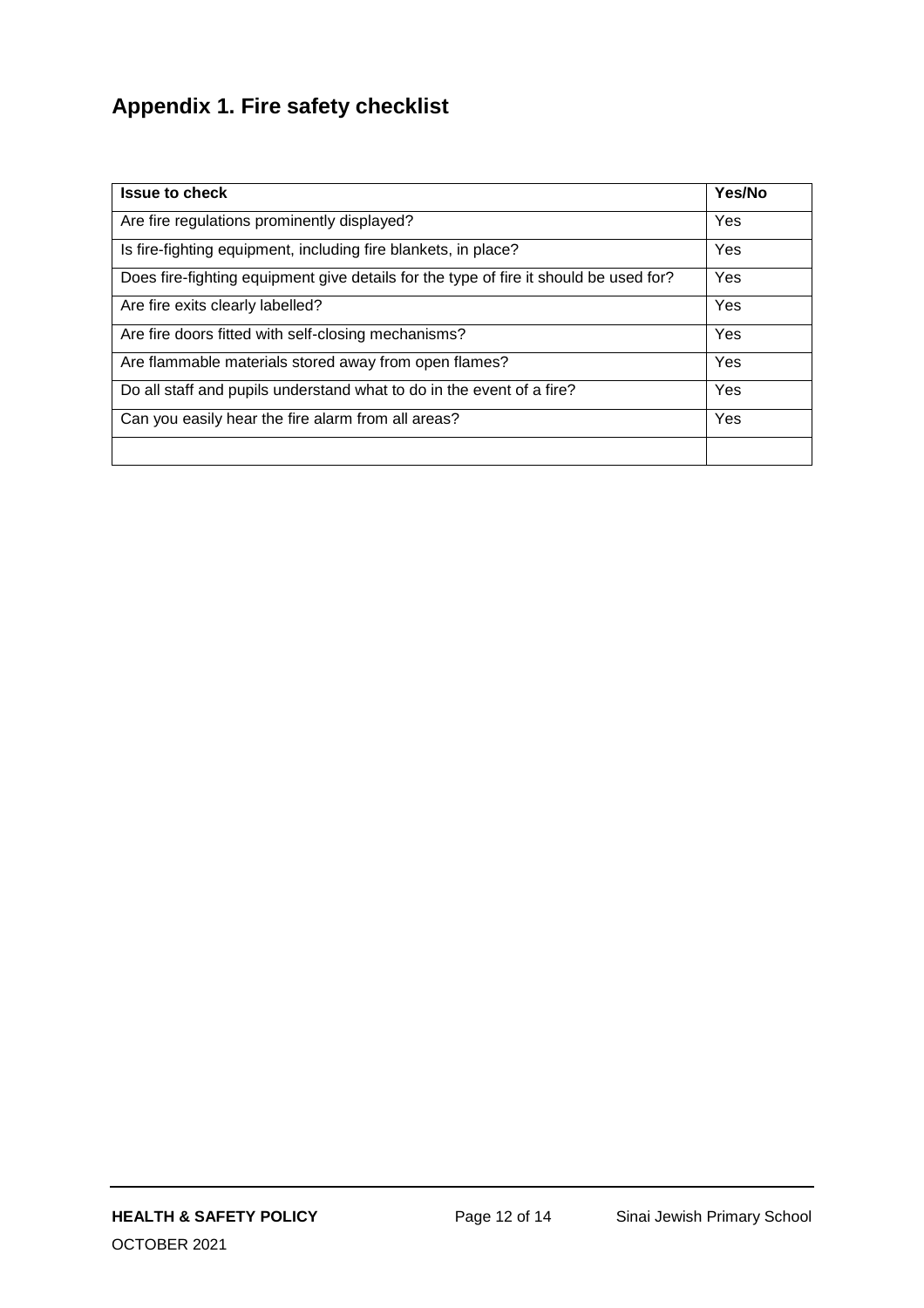# **Appendix 2. HSE Incident Reporting In Schools**

The HSE provides guidance on how the Reporting of Injuries, Diseases and Dangerous Occurrences Regulations 2013 (RIDDOR) applies to schools. Most incidents that happen in schools or on school trips do not need to be reported. Only in limited circumstances will an incident need notifying to the Health and Safety Executive (HSE) under RIDDOR.

RIDDOR requires employers and others in control of premises to report certain accidents, diseases and dangerous occurrences arising out of or in connection with work.

#### **Section 1: Injuries and ill health to people at work**

Under RIDDOR, the responsible person must report the following work-related accidents, including those caused by physical violence, if an employee is injured, wherever they are working:

- accidents which result in death or a specified injury must be reported without delay (see 'Reportable specified injuries');
- accidents which prevent the injured person from continuing their normal work for more than seven days (not counting the day of the accident, but including weekends and other rest days) must be reported within 15 days of the accident.

The responsible person must also report any case of a work-related disease, specified under RIDDOR, that affects an employee and that a doctor confirms in writing (see 'Reportable diseases'). You can find detailed guidance about RIDDOR reporting and online reporting procedures at www.hse.gov.uk/riddor/ report.htm.

#### **Section 2: Incidents to pupils and other people who are not at work**

Injuries to pupils and visitors who are involved in an accident at school or on an activity organised by the school are only reportable under RIDDOR if the accident results in:

- the death of the person, and arose out of or in connection with a work activity; or
- an injury that arose out of or in connection with a work activity and the person is taken directly

from the scene of the accident to hospital for treatment (examinations and diagnostic tests do not constitute treatment).

The lists of specified injuries and diseases described in Section 1 only apply to employees. If a pupil injured in an incident remains at school, is taken home or is simply absent from school for a number of days, the incident is not reportable.

#### **Section 3: Dangerous occurrences**

These are specified near-miss events, which are only reportable if listed under RIDDOR.

Reportable dangerous occurrences in schools typically include:

- the collapse or failure of load-bearing parts of lifts and lifting equipment;
- the accidental release of a biological agent likely to cause severe human illness;
- the accidental release or escape of any substance that may cause a serious injury or damage to health;
- an electrical short circuit or overload causing a fire or explosion.